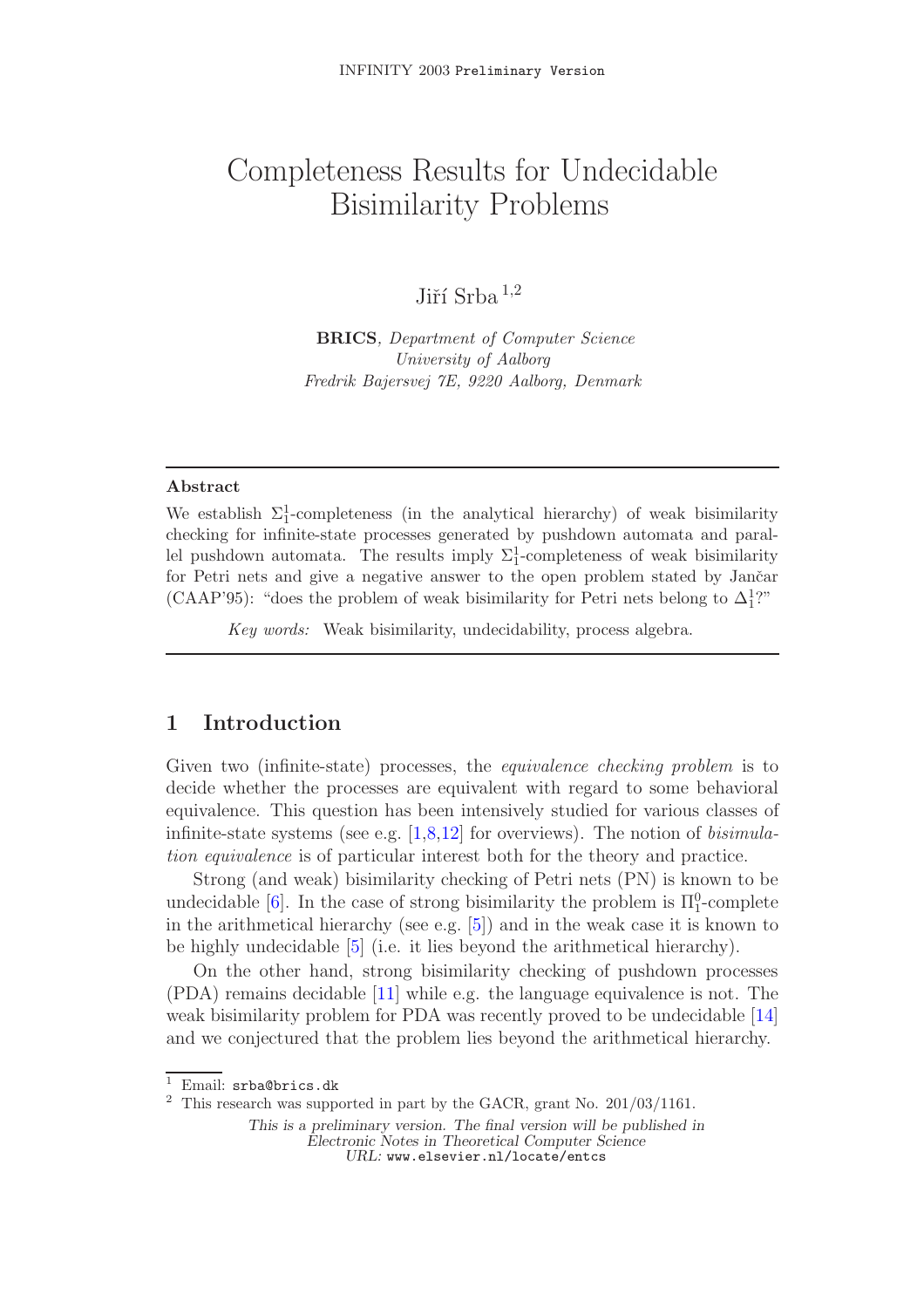In this paper we confirm this conjecture and we strengthen the results of high undecidability of weak bisimilarity for PDA and PN not only to  $\omega$ hardness in the arithmetical hierarchy but also to  $\Sigma_1^1$ -hardness (the first level of the analytical hierarchy). In the case of Petri nets our proof generalizes the result of Jančar  $\left[5\right]$  also in another way: the result is demonstrated for a proper subclass of PN called parallel pushdown processes (PPDA) or also multiset automata.

As for the upper [b](#page-12-4)ounds it is easy to observe that the weak bisimilarity problems are contained in  $\Sigma_1^1$  (see [5]). Hence  $\Sigma_1^1$ -completeness of weak bisimilarity for PDA and PPDA (and PN) is established.

An interesting observation is that PDA, PN and PPDA are not Turing powerful (e.g. reachability remains deci[dab](#page-12-4)le [9]) but still the weak bisimilarity problems are surprisingly highly undecidable.

These  $\Sigma_1^1$ -lower bounds contrast to other results in the theory. For exam-ple (weak) trace equivalence checking of PD[A](#page-12-5) and PN remains  $\Pi_1^0$ -complete (see [5]). On the other hand for the communication-free subclass of PN called basic parallel processes strong bisimilarity is PSPACE-complete [7,13] and weak bisimilarity is very likely to be decidable, while other equivalences includi[ng](#page-12-4) (strong and weak) trace equivalence are undecidable [4]. In fact (strong and weak) trace equivalence is  $\Pi_1^0$ -complete [5]. Similar surprising [re](#page-12-6)[sult](#page-12-7)s are valid also for stateless PDA (called basic process algebra) where strong bisimilarity is decidable in 2-EXPTIME [2] and weak bisimilarity is [co](#page-12-8)njectured to be also decidable, while (strong and weak) trac[e e](#page-12-4)quivalence is undecidable (the formalism describes exactly the class of context-free languages). Again, the problem of (strong and weak) trac[e e](#page-12-9)quivalence can be seen to be  $\Pi_1^0$ -complete by using a construction from  $|5|$ .

### **2 Basic Definitions**

A labelled transition system is a triple  $(S, \mathcal{A}ct, \longrightarrow)$  where S is a set of states (or processes), Act is a set of labels (or actions), and  $\rightarrow \subseteq S \times \mathcal{A}ct \times S$  is a transition relation, written  $\alpha \stackrel{a}{\longrightarrow} \beta$ , for  $(\alpha, a, \beta) \in \longrightarrow$ .

Assume that the set of actions Act contains a distinguished silent action  $\tau$ . The weak transition relation  $\implies$  is defined by  $\stackrel{a}{\Longrightarrow} \stackrel{\text{def}}{=} (\stackrel{\tau}{\longrightarrow})^* \circ \stackrel{a}{\longrightarrow} \circ (\stackrel{\tau}{\longrightarrow})^*$ if  $a \in \mathcal{A}ct \setminus {\tau}$ , and  $\stackrel{a}{\Longrightarrow} \stackrel{\text{def}}{=} (\stackrel{\tau}{\longrightarrow})^*$  if  $a = \tau$ .

Let  $(S, \mathcal{A}ct, \longrightarrow)$  be a labelled transition system. A binary relation  $R \subseteq$  $S \times S$  is a weak bisimulation iff whenever  $(\alpha, \beta) \in R$  then for each  $a \in \mathcal{A}ct$ : if  $\alpha \stackrel{a}{\longrightarrow} \alpha'$  then  $\beta \stackrel{a}{\Longrightarrow} \beta'$  for some  $\beta'$  such that  $(\alpha', \beta') \in R$ ; and if  $\beta \stackrel{a}{\longrightarrow} \beta'$ then  $\alpha \stackrel{a}{\Longrightarrow} \alpha'$  for some  $\alpha'$  such that  $(\alpha', \beta') \in R$ . Processes  $\alpha$  and  $\beta$  are *weakly* bisimilar  $(\alpha \approx \beta)$  iff there is a weak bisimulation R such that  $(\alpha, \beta) \in R$ .

Weak bisimilarity has an elegant characterization in terms of *bisimulation* games. A bisimulation game on a pair of processes  $\alpha_1$  and  $\alpha_2$  is a two-player game between an 'attacker' and a 'defender'. The game is played in rounds.

2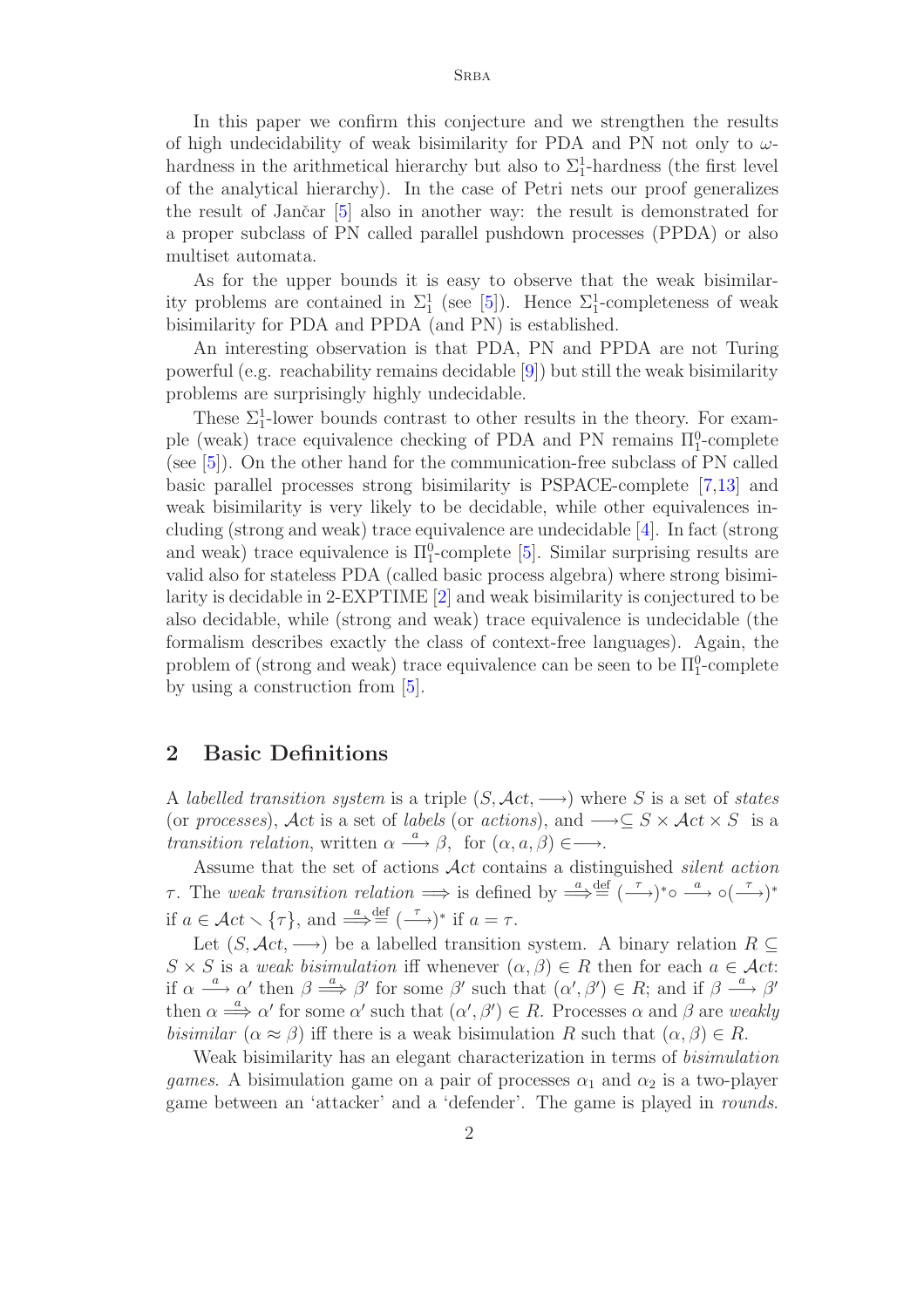In each round the players change the *current states*  $\beta_1$  and  $\beta_2$  (initially  $\alpha_1$  and  $\alpha_2$ ) according to the following rule.

- (i) The attacker chooses an  $i \in \{1,2\}$ ,  $a \in \mathcal{A}ct$  and  $\beta_i' \in S$  such that  $\beta_i \stackrel{a}{\longrightarrow} \beta'_i.$
- (ii) The defender responds by choosing a  $\beta'_{3-i} \in S$  such that  $\beta_{3-i} \stackrel{a}{\Longrightarrow} \beta'_{3-i}$ .
- (iii) The states  $\beta'_1$  and  $\beta'_2$  become the current states.

A play is a maximal sequence of pairs of states formed by the players according to the rule described above, and starting from the initial states  $\alpha_1$  and  $\alpha_2$ . The defender is the winner in every infinite play. A finite play is lost by the player who is stuck.

The following theorem is a standard one (see e.g. [16,17]).

**Theorem 2.1** Processes  $\alpha_1$  and  $\alpha_2$  are weakly bisimilar iff the defender has a winning strategy (and nonbisimilar iff the attacker [has](#page-13-0) [a](#page-13-1) [w](#page-13-1)inning strategy).

In what follows we shall frequently use a technique called 'Defender's Choice' (abbriviated by DC). The idea is that the attacker in the bisimulation game starting from  $\alpha$  and  $\beta$  can be forced by the defender to play a certain transition in the following sense: if the attacker takes any other available transition (either from  $\alpha$  or  $\beta$ ), the defender can always answer in such a way that the resulting processes are weakly bisimilar (and hence the attacker loses).

A typical situation may look like



where  $\alpha_i \approx \beta_i$  for  $1 \leq i \leq 2$  (very often  $\alpha_i$  and  $\beta_i$  will be even syntactically equal). It is easy to see that in the bisimulation game starting from  $\alpha$  and β the attacker is forced (DC) to take the transition  $\alpha \stackrel{a}{\longrightarrow} \alpha'$ . In all other possible moves he immediately loses.

Let  $Q = \{p, q, \ldots\}, \Gamma = \{X, Y, \ldots\}$  and  $\mathcal{A}ct = \{a, b, \ldots\}$  be finite sets of control states, stack symbols and actions, respectively, such that  $Q \cap \Gamma = \emptyset$ and  $\tau \in \mathcal{A}ct$  is the distinguished *silent action*. A *pushdown automaton* (PDA) is a finite set  $\Delta$  of rewrite rules of the type  $p \stackrel{a}{\longrightarrow} q\alpha$  or  $pX \stackrel{a}{\longrightarrow} q\alpha$  where  $a \in \mathcal{A}ct$ ,  $p, q \in Q$ ,  $\alpha \in \Gamma^*$  and  $X \in \Gamma$ .

A pushdown automaton  $\Delta$  generates a labelled transition system  $T(\Delta) \stackrel{\text{def}}{=}$  $(Q \times \Gamma^*, \mathcal{A}ct, \longrightarrow)$  where  $Q \times \Gamma^*$  is the set of states<sup>3</sup>,  $\mathcal{A}ct$  is the set of actions, and the transition relation  $\longrightarrow$  is defined by prefix-rewriting rules:  $p\gamma \stackrel{a}{\longrightarrow} q\alpha\gamma$ if  $(p \stackrel{a}{\longrightarrow} q\alpha) \in \Delta$ , and  $pX\gamma \stackrel{a}{\longrightarrow} q\alpha\gamma$  if  $(pX \stackrel{a}{\longrightarrow} q\alpha) \in \Delta$  for all  $\gamma \in \Gamma^*$ .

<sup>&</sup>lt;sup>3</sup> We write p $\alpha$  instead of  $(p, \alpha) \in Q \times \Gamma^*$  where p is a control state and  $\alpha$  is the stack content. A state  $p \in Q \times \Gamma^*$ , where  $\epsilon$  stands for the *empty stack*, is written as p.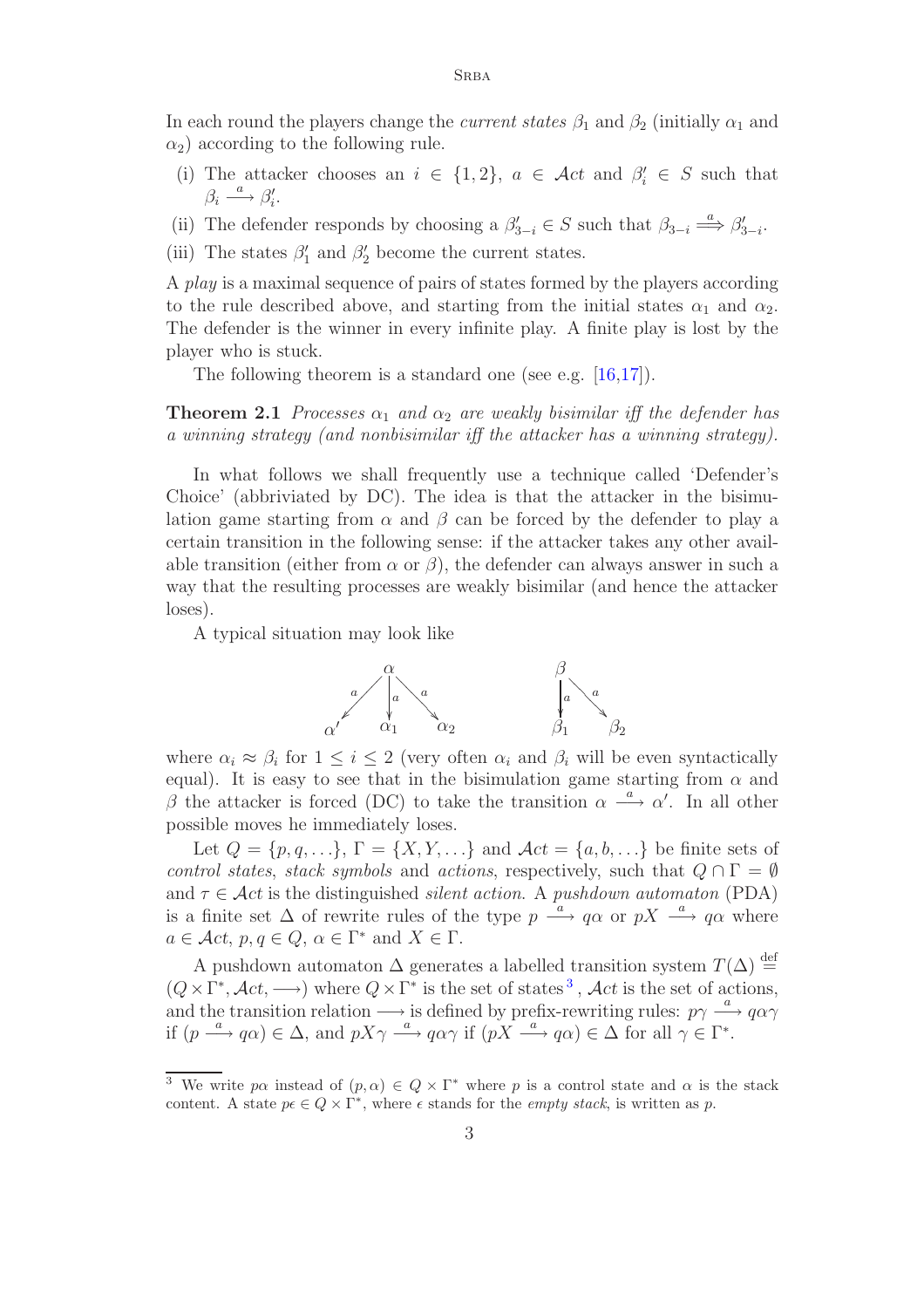A parallel pushdown automaton (PPDA) is defined in the same way as PDA. The only difference is that the states of the transition system generated by a PPDA system are considered modulo commutativity of the operator for the composition of stack symbols. Hence rather than a sequential access to the stack (as in the case of PDA) we have a parallel access to all the symbols stored in the stack and the stack can be viewed as a multiset of stack symbols.

**Example 2.2** Let  $\Delta \stackrel{\text{def}}{=} \{pX \stackrel{a}{\longrightarrow} q\}$ . For PPDA there is a transition  $pYX \stackrel{a}{\longrightarrow}$  $qY$  but there is no such a transition when  $\Delta$  is interpreted as PDA.

**Remark 2.3** For technical convenience (and w.l.o.g.) the rewrite rules for PDA and PPDA were introduced in a slightly more general form than usual. Different definitions use only rules of the form  $pX \stackrel{a}{\longrightarrow} q\alpha$ . Nevertheless, the rules of the form  $p \stackrel{a}{\longrightarrow} q\alpha$  can be converted into this form by standard techniques.

Let  $\mathbb{N}_0 \stackrel{\text{def}}{=} \{0, 1, 2, 3, \ldots\}$ . In what follows we will use the notation  $A^i$  for a sequence of  $i \in \mathbb{N}_0$  occurrences of  $A \in \Gamma$ , i.e.,  $A^0 \stackrel{\text{def}}{=} \epsilon$  and  $A^{i+1} \stackrel{\text{def}}{=} A^i A$ . By  $\#_A(\gamma)$  we denote the number of occurrences of  $A \in \Gamma$  in the sequence  $\gamma \in \Gamma^*$ .

### **3 High Undecidability of Weak Bisimilarity**

In this section we prove that weak bisimilarity checking of PPDA and PDA is  $\Sigma_1^1$ -hard. The proofs are by reduction from the recurrence problem of nondeterministic Minsky machines. We describe first a general idea of the reduction and then show how it applies to PPDA and PDA.

#### 3.1 General Idea

A nondeterministic Minsky machine R with two non-negative counters  $c_1$ and  $c_2$  is a finite sequence of *instructions*  $R = (I_1, I_2, \ldots, I_n)$  such that  $n \geq 1$  and every instruction  $I_i$ ,  $1 \leq i \leq n$ , is one of the following three types:

increment  $i : c_r := c_r + 1$ ; goto j

test and decrement i: if  $c_r = 0$  then goto j else  $c_r := c_r - 1$ ; goto k

nondet. branching  $i : \text{goto} (j \text{ or } k)$ 

where  $1 \leq r \leq 2$  and  $1 \leq j, k \leq n$ .

**Remark 3.1** W.l.o.g. we can assume that  $I_1$  is of the type 'increment'.

<span id="page-3-0"></span>A configuration of R is a triple  $(i, v_1, v_2) \in \{1, \ldots, n\} \times \mathbb{N}_0 \times \mathbb{N}_0$  where i is the label of the instruction to be executed, and  $v_1$  and  $v_2$  are the values of the counters  $c_1$  and  $c_2$ , respectively. A *computational step*  $\hookrightarrow$  between configurations is defined in the natural way.

The following recurrence problem  $\mathcal{P}_{rec}$  is  $\Sigma_1^1$ -complete [3]: "given a nondeterministic Minsky machine  $R$ , is there an infinite computation of  $R$  starting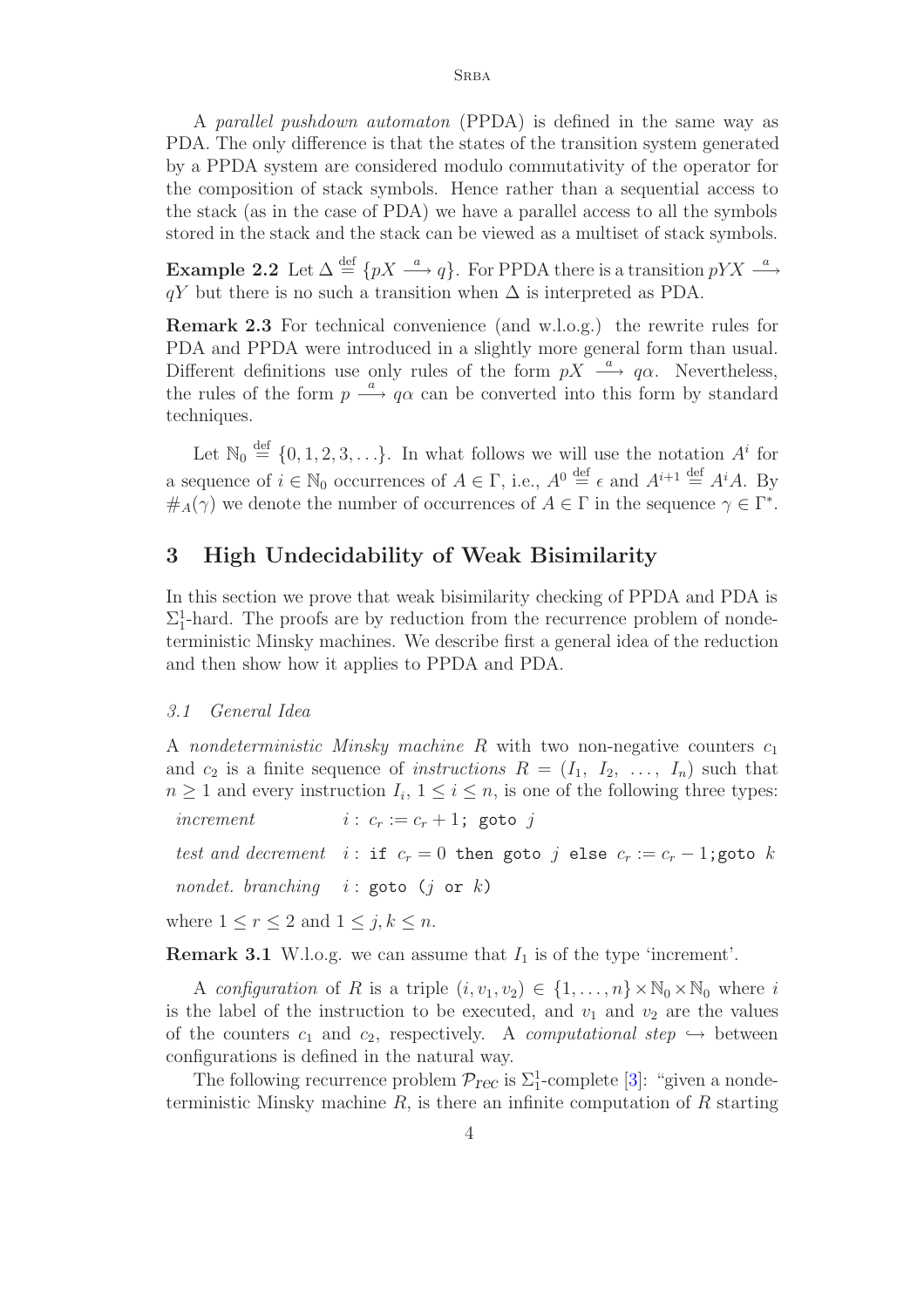at the instruction label 1 with both counters zero such that the instruction  $I_1$ is executed infinitely many times?"

We reduce the problem  $\mathcal{P}_{\text{rec}}$  to weak bisimilarity checking of PPDA and PDA. Given an instance P of  $\mathcal{P}_{\text{rec}}$  we construct a PPDA (PDA) system  $\Delta$ and a pair of processes  $p_1$  and  $p'_1$  such that the answer to the problem P is yes if and only if  $p_1 \approx p'_1$ .

The intuition is that a configuration  $(i, v_1, v_2)$  corresponds to a pair of processes  $p_i \gamma$  and  $p'_i \gamma'$  where  $\gamma, \gamma' \in \{C_1, C_2, A\}^*$  such that  $\#_{C_1}(\gamma) = \#_{C_1}(\gamma') =$  $v_1, \#_{C_2}(\gamma) = \#_{C_2}(\gamma') = v_2$ , and  $\#_A(\gamma) = \#_A(\gamma')$  is the upper bound on the number of steps before the instruction  $I_1$  is executed. In order to check whether  $\gamma$  and  $\gamma'$  contain the same number of occurrences of  $C_1$ ,  $C_2$  and A we shall introduce the following rules.

| equal $\xrightarrow{c_1}$ equal <sub><math>C_1</math></sub>           | equal $\xrightarrow{c_2}$ equal <sub><math>C_2</math></sub>                  | equal $\stackrel{a}{\longrightarrow}$ equal <sub>A</sub>                                   |
|-----------------------------------------------------------------------|------------------------------------------------------------------------------|--------------------------------------------------------------------------------------------|
| equal ${}_{C_1}C_1 \stackrel{c}{\longrightarrow}$ equal ${}_{C_1}$    | equal ${}_{C_1}C_2 \stackrel{\tau}{\longrightarrow}$ equal ${}_{C_1}$        | equal <sub><math>C_1</math></sub> $A \xrightarrow{\tau}$ equal <sub><math>C_1</math></sub> |
| equal ${}_{C_2}C_1 \stackrel{\tau}{\longrightarrow}$ equal ${}_{C_2}$ | equal ${}_{C_2}C_2 \stackrel{c}{\longrightarrow}$ equal ${}_{C_2}$           | equal $_{C_2}A \stackrel{\tau}{\longrightarrow}$ equal $_{C_2}$                            |
| equal ${}_{A}C_1 \stackrel{\tau}{\longrightarrow}$ equal ${}_{A}$     | equal <sub>A</sub> $C_2 \stackrel{\tau}{\longrightarrow}$ equal <sub>A</sub> | equal <sub>A</sub> $A \xrightarrow{c}$ equal <sub>A</sub>                                  |

<span id="page-4-0"></span>**Lemma 3.2** Let  $\gamma, \gamma' \in \{C_1, C_2, A\}^*$ . It holds that equal  $\gamma \approx$  equal  $\gamma'$  if and only if  $\#_{C_1}(\gamma) = \#_{C_1}(\gamma')$ ,  $\#_{C_2}(\gamma) = \#_{C_2}(\gamma')$  and  $\#_A(\gamma) = \#_A(\gamma')$ . It is irrelevant whether the rules are interpreted as PPDA or PDA.

**Proof.** In the first round the attacker selects a symbol to be tested by performing the action  $c_1$ ,  $c_2$  or a. In the successive rounds every occurrence of the selected symbol becomes visible under the action c. The  $\tau$  rules simply remove the remaining symbols (these rules are needed only in the case of PDA).  $\Box$ 

Our aim is to design a set of rewrite rules  $\Delta$  such that both the attacker and the defender have the possibility to force the opponent to faithfully simulate the computation of R.

A single computational step  $(i, v_1, v_2) \rightarrow (i', v'_1, v'_2)$  of the machine R is simulated by a finite number of rounds in the bisimulation game starting from  $p_i\gamma$  and  $p'_i\gamma'$  such that  $\gamma, \gamma' \in \{C_1, C_2, A\}^*$  where  $\#_{C_1}(\gamma) = \#_{C_1}(\gamma') = v_1$ ,  $\#_{C_2}(\gamma) = \#_{C_2}(\gamma') = v_2$  and  $\#_A(\gamma) = \#_A(\gamma')$ . Such a simulation consists of two phases: a counting phase and an execution phase.

In the counting phase the players move from *p*-control states  $p_i \gamma$  and  $p'_i \gamma'$  to q-control states  $q_i \delta$  and  $q'_i \delta'$  such that the number of occurrences of the symbol A is altered while the number of occurrences of  $C_1$  and  $C_2$  is preserved. This phase depends on whether  $i = 1$  (in this case the defender has the possibility to add an arbitrary number of the symbols A to both  $\gamma$  and  $\gamma'$ ) or whether  $i > 1$  (in this case one occurrence of A is deleted from  $\gamma$  and  $\gamma'$ ).

In the execution phase starting from the q-control states  $q_i\delta$  and  $q'_i\delta'$  the players execute the corresponding instruction  $I_i$  and modify the number of occurrences of  $C_1$  and  $C_2$  accordingly (hence reaching a new pair of p-control

5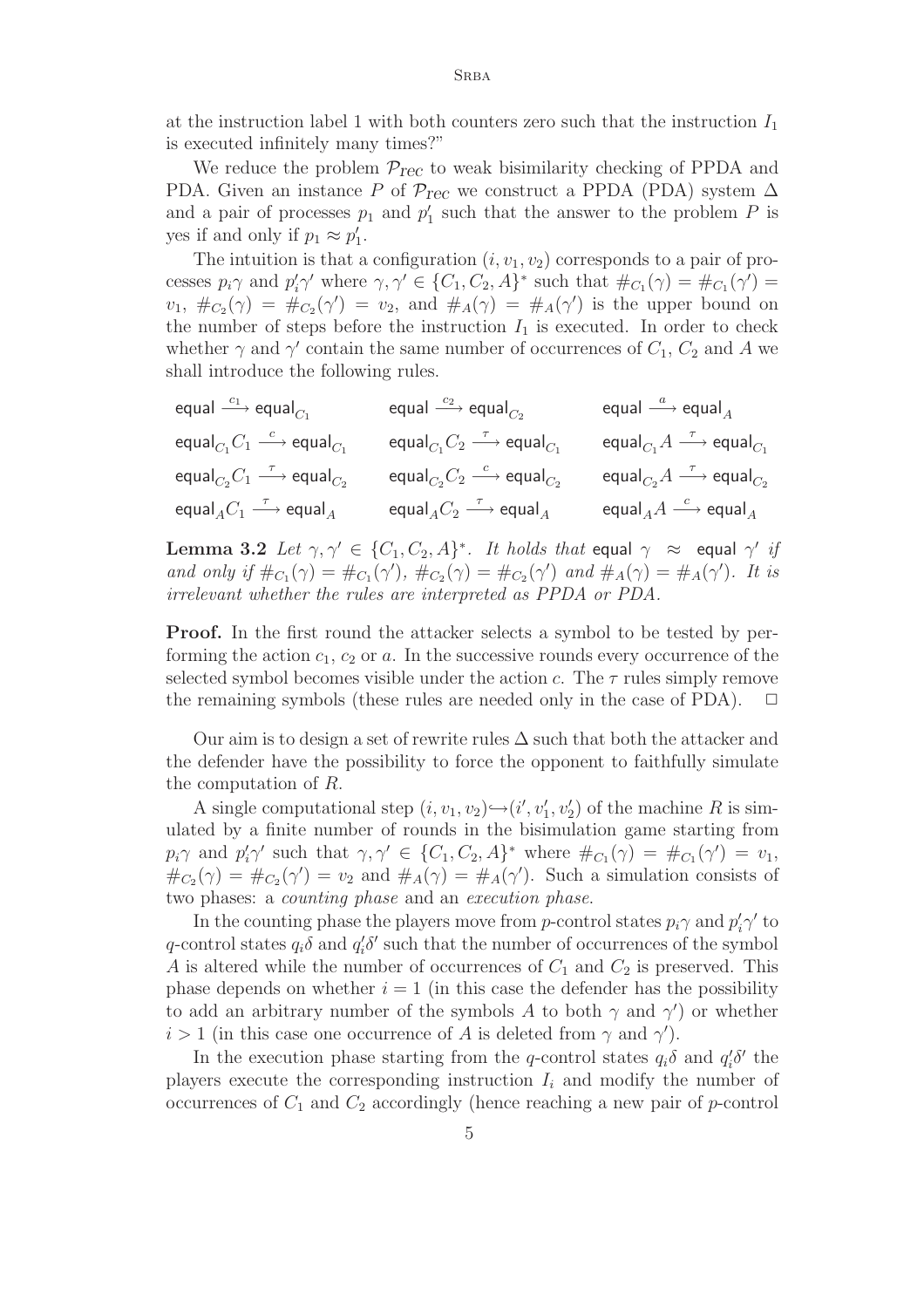states  $p_{i'}\omega$  and  $p'_{i'}\omega'$  such that  $\#_{C_1}(\omega) = \#_{C_1}(\omega') = v'_1, \#_{C_2}(\omega) = \#_{C_2}(\omega') = v'_2$ and  $\#_A(\omega) = \#_A(\omega') = \#_A(\delta) = \#_A(\delta')$ . In the case of nondeterministic branching the continuation of the game is determined by the defender (using DC).

This concludes the simulation of one computational step of R and the same game repeats starting from  $p_{i'}\omega$  and  $p'_{i'}\omega'$  (the instruction  $I_{i'}$  is going to be executed in this step).

Since the players can force one another to follow the two phases described above, we are able to argue for the correctness of our reduction as follows.

- If there is an infinite computation of R where  $I_1$  is executed infinitely many times then let us fix such a computation. The defender can now force the attacker to simulate this computation in the bisimulation game from  $p_1$  and  $p'_1$  (initially both counters are empty). Moreover the defender is able to add a sufficient number of the symbols A whenever the instruction  $I_1$  is executed and hence it is always possible to delete one occurrence of A in the counting phase of instructions different from  $I_1$ . The bisimulation game becomes infinite and hence winning for the defender.
- If there is no infinite computation of  $R$  where  $I_1$  occurs infinitely often then the attacker can force the defender to simulate a particular computation (selected by the defender) and after finitely many rounds it is the case that the instruction  $I_1$  cannot be executed from that point (irrelevant of the choices for nondeterministic branching). Now the attacker continues to simulate the computation of  $R$ . Every computational step decreases the number of occurrences of the symbol A. Hence after finitely many rounds the attacker wins (all occurrences of A are removed and this can be checked).

# 3.2  $\Sigma_1^1$ -Completeness of Weak Bisimilarity for PPDA

We shall now provide the reader with the necessary details of the construction described above. The PPDA rewrite rules are constructed in such a way that they enable a quick adaptation into PDA rules later on.

We start with the counting phase (i.e. moving from p-control states to  $q$ -control states). The rules that prepare the execution of  $I_1$  are as follows.

$$
p_1 \xrightarrow{a} r_1
$$
\n
$$
p_1 \xrightarrow{a} t'_1
$$
\n
$$
p_1 \xrightarrow{a} t'_1
$$
\n
$$
t'_1 \xrightarrow{\tau} t'_1 A
$$
\n
$$
t'_1 \xrightarrow{\tau} t'_1 A
$$
\n
$$
t'_1 \xrightarrow{\tau} t'_1 A
$$
\n
$$
t'_1 \xrightarrow{\tau} t'_1 A
$$
\n
$$
t'_1 \xrightarrow{\tau} t'_1 A
$$
\n
$$
t'_1 \xrightarrow{\tau} t'_1 A
$$
\n
$$
t'_1 \xrightarrow{\tau} t'_1 A
$$
\n
$$
t'_1 \xrightarrow{\tau} t'_1 A
$$
\n
$$
t'_1 \xrightarrow{\tau} t'_1 A
$$
\n
$$
t'_1 \xrightarrow{\tau} t'_1 A
$$
\n
$$
t'_1 \xrightarrow{\tau} t'_1 A
$$
\n
$$
t'_1 \xrightarrow{\tau} t'_1 A
$$
\n
$$
t'_1 \xrightarrow{\tau} t'_1 A
$$
\n
$$
t'_1 \xrightarrow{\tau} t'_1 A
$$
\n
$$
t'_1 \xrightarrow{\tau} t'_1 A
$$
\n
$$
t'_1 \xrightarrow{\tau} t'_1 A
$$
\n
$$
t'_1 \xrightarrow{\tau} t'_1 A
$$
\n
$$
t'_1 \xrightarrow{\tau} t'_1 A
$$
\n
$$
t'_1 \xrightarrow{\tau} t'_1 A
$$
\n
$$
t'_1 \xrightarrow{\tau} t'_1 A
$$
\n
$$
t'_1 \xrightarrow{\tau} t'_1 A
$$
\n
$$
t'_1 \xrightarrow{\tau} t'_1 A
$$
\n
$$
t'_1 \xrightarrow{\tau} t'_1 A
$$
\n
$$
t'_1 \xrightarrow{\tau} t'_1 A
$$
\n
$$
t'_1 \xrightarrow{\tau} t'_1 A
$$
\n
$$
t'_1 \xrightarrow{\tau} t'_1 A
$$
\n
$$
t'_1 \xrightarrow{\tau} t'_1 A
$$
\n
$$
t'_1 \xrightarrow{\tau} t'_1 A
$$
\n
$$
t'_1 \xrightarrow{\tau} t'_1 A
$$
\n
$$
t'_1 \xrightarrow{\tau} t'_1 A
$$
\n
$$
t'_1
$$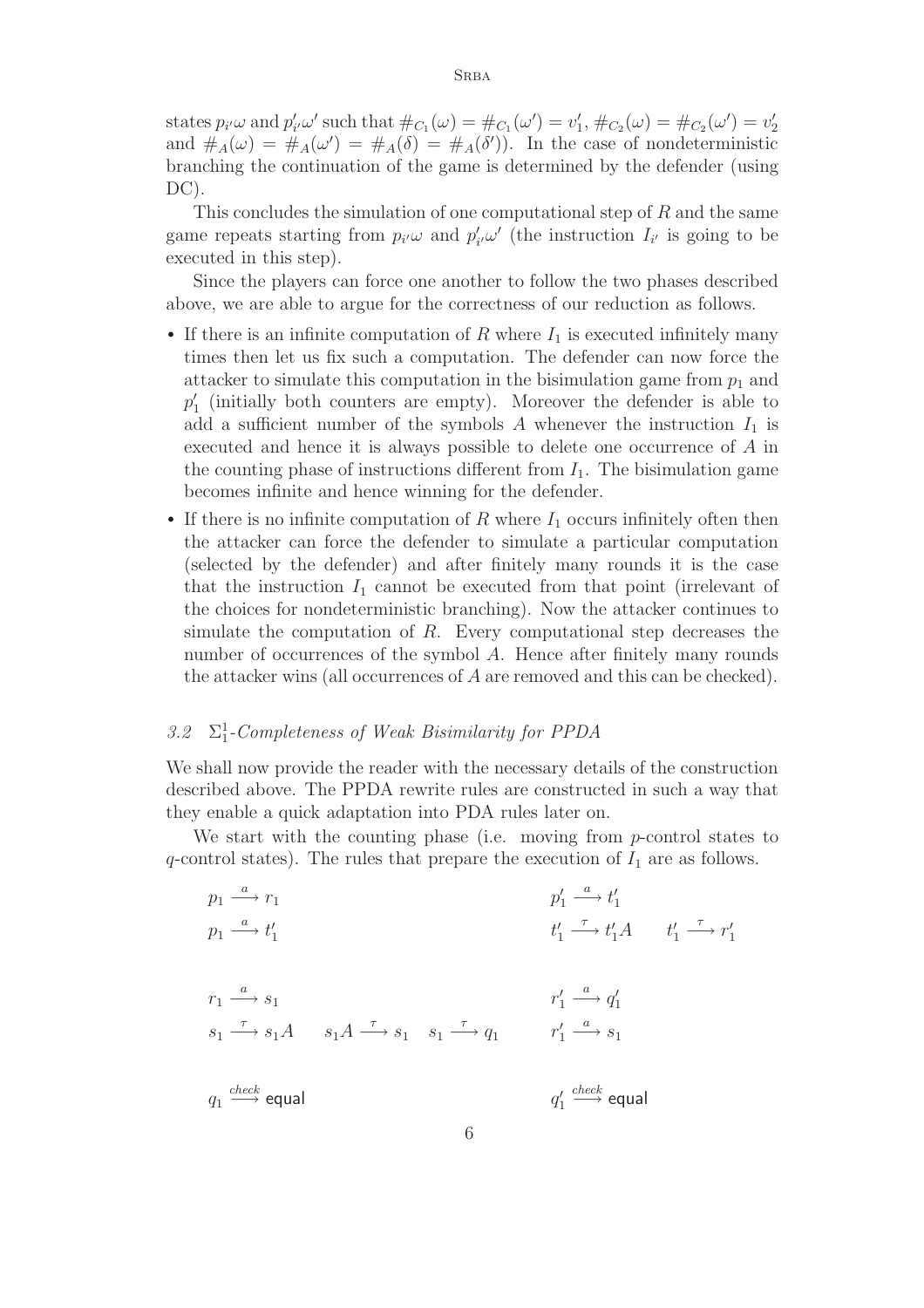Consider a bisimulation game starting from  $p_1\gamma$  and  $p'_1\gamma'$  for some  $\gamma, \gamma' \in$  $\{C_1, C_2, A\}^*$  such that the number of occurrences of  $C_1$ ,  $C_2$  and A in  $\gamma$  and  $\gamma'$ are equal.

In the first round the attacker is forced to play  $p_1 \gamma \xrightarrow{a} r_1 \gamma$  (DC) and the defender can answer by  $p'_1\gamma' \stackrel{a}{\implies} r'_1A^{\ell'}\gamma'$  for some  $\ell' \in \mathbb{N}_0$  and hence add an arbitrary number of the symbols A. If the defender stays in a state of the form  $t'_1 A^{\ell'} \gamma'$  the attacker simply continues by using the rule  $t'_1 \stackrel{\tau}{\longrightarrow} r'_1$  and since there are no  $\tau$ -moves from  $r_1\gamma$  both players can force the other one to reach a pair of states  $r_1\gamma$  and  $r'_1A^{\ell'}\gamma'$  and it is the defender who chose  $\ell' \in \mathbb{N}_0$ .

In the next round the attacker is forced to play  $r'_1 A^{\ell'} \gamma' \stackrel{a}{\longrightarrow} q'_1 A^{\ell'} \gamma'$  (DC – here the rule  $s_1A \stackrel{\tau}{\longrightarrow} s_1$  is necessary) and the defender can answer by  $r_1\gamma \stackrel{a}{\Longrightarrow} q_1A^{\ell}\gamma$  for some  $\ell \in \mathbb{N}_0$  (in fact even some number of symbols A from  $\gamma$  can be deleted but in this case the attacker wins as argued later on in this paragraph). As before, if the defender stays in the  $s_1$ -state the attacker uses the rule  $s_1 \stackrel{\tau}{\longrightarrow} q_1$  and since there are no  $\tau$  rules out of the state  $q_1'A^{\ell'}\gamma'$  the game continues from the pair of q-control states  $q_1 A^{\ell} \gamma$  and  $q_1' A^{\ell'} \gamma'$ . If  $\ell \neq \ell'$ then the attacker has the possibility to perform the action check and he wins because of Lemma 3.2.

This means that after finitely many rounds the players can force the opponent to reach a pair of states  $q_1 A^{\ell} \gamma$  and  $q_1' A^{\ell} \gamma'$  and it is the defender who is allowed to choos[e th](#page-4-0)e number of occurrences of A.

The following rules decrease the number of occurrences of A by one and prepare the execution of the instructions  $I_2, \ldots, I_n$ . In the following rules let i range over  $\{2,\ldots,n\}$  and let stop be a particular control state from which no transitions are possible.

$$
p_i A \xrightarrow{count} q_i
$$
\n
$$
p_i \xrightarrow{check} \text{stop}
$$
\n
$$
p'_i A \xrightarrow{count} q'_i
$$
\n
$$
p'_i A \xrightarrow{check} \text{stop}
$$

Consider a bisimulation game starting from  $p_i \gamma$  and  $p'_i \gamma'$  for some  $\gamma, \gamma' \in$  $\{C_1, C_2, A\}^*$  and  $1 < i \leq n$  such that the number of occurrences of  $C_1, C_2$  and A in  $\gamma$  and  $\gamma'$  are equal.

If  $\#_A(\gamma) = \#_A(\gamma') > 1$  then after one round the players perform the action *count* and reach the pair  $q_i \delta$  and  $q'_i \delta'$  such that  $A\delta = \gamma$  and  $A\delta' = \gamma'$  as desired. Should the attacker choose the action check the defender wins immediately.

On the other hand if  $\#_A(\gamma) = \#_A(\gamma') = 0$  then the attacker wins by using the rule  $p_i \stackrel{check}{\longrightarrow}$  stop to which the defender has no answer.

We proceed by the execution phase (i.e. moving from  $q$ -control states to p-control states).

For every  $i, 1 \leq i \leq n$ , such that  $I_i$  is of the type

 $i : c_r := c_r + 1;$  goto j

we have the following rules.

$$
q_i \xrightarrow{inc} p_j C_r \qquad \qquad q'_i \xrightarrow{inc} p'_j C_r
$$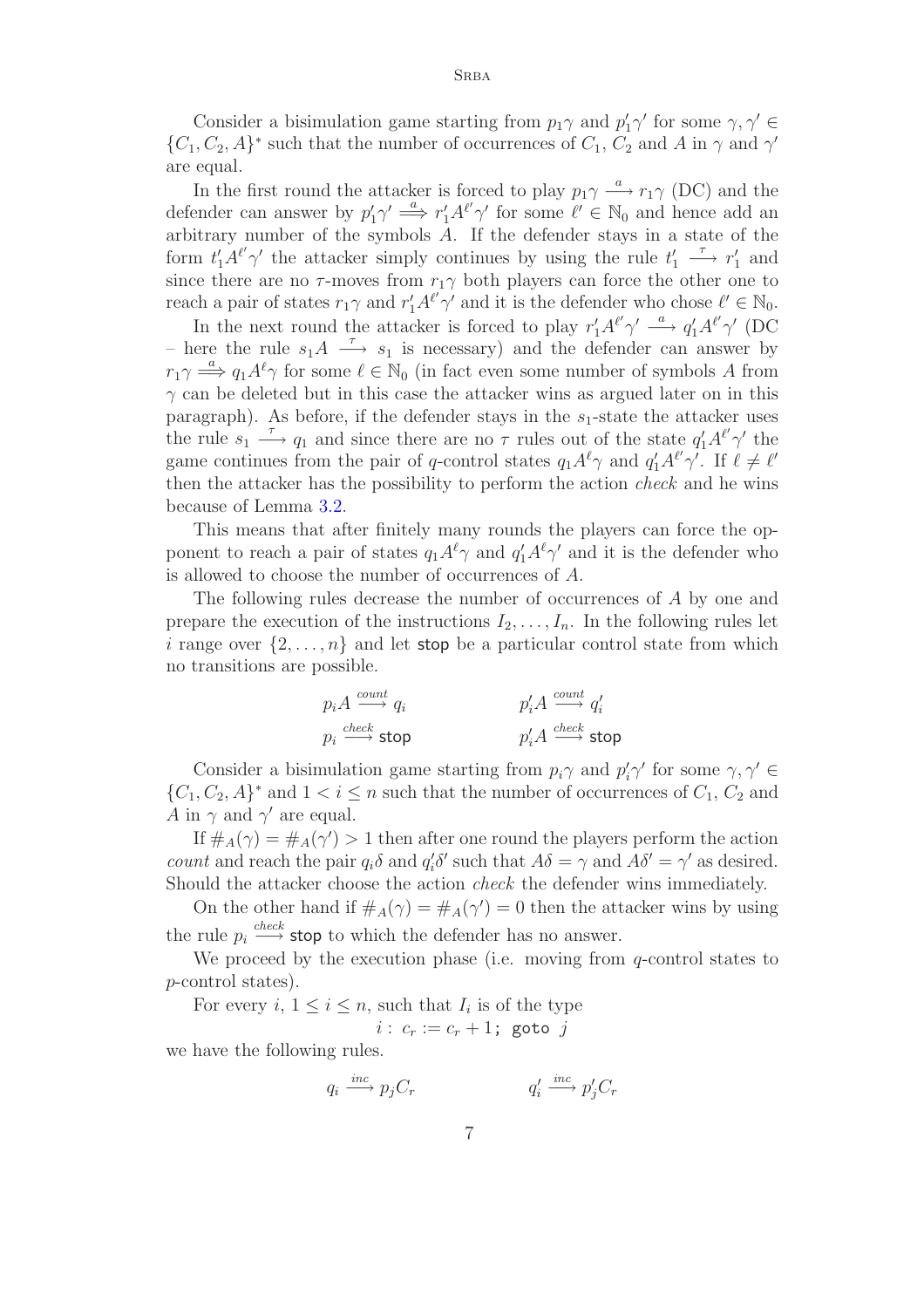In one round of the game starting from  $q_i\delta$  and  $q'_i\delta'$  the players have only one way to continue and reach the pair  $p_j C_r \delta$  and  $p'_j C_r \delta'$ . Hence they faithfully simulate the corresponding computational step of the machine R.

For every i,  $1 \leq i \leq n$ , such that  $I_i$  is of the type

 $i$ : goto ( $j$  or  $k$ )

we have the following rules.

| $q_i \stackrel{a}{\longrightarrow} q_i^{choice}$     | $q'_i \stackrel{a}{\longrightarrow} q_i^{left}$      |                                                    |
|------------------------------------------------------|------------------------------------------------------|----------------------------------------------------|
| $q_i \stackrel{a}{\longrightarrow} q_i^{left}$       | $q'_i \stackrel{a}{\longrightarrow} q_i^{right}$     |                                                    |
| $q_i \stackrel{a}{\longrightarrow} q_i^{right}$      |                                                      |                                                    |
|                                                      |                                                      |                                                    |
| $q_i^{choice} \xrightarrow{left} p_i$                | $q_i^{left} \stackrel{left}{\longrightarrow} p'_i$   | $q_i^{left} \stackrel{right}{\longrightarrow} p_k$ |
| $q_i^{choice} \stackrel{right}{\longrightarrow} p_k$ | $q_i^{right} \stackrel{right}{\longrightarrow} p'_k$ | $q_i^{right} \xrightarrow{left} p_j$               |

Consider a bisimulation game starting from  $q_i\delta$  and  $q'_i\delta'$  for some  $\delta, \delta' \in$  $\{C_1, C_2, A\}^*$  such that the number of occurrences of  $C_1$ ,  $C_2$  and A in  $\delta$  and  $\delta'$ are equal. We claim that after two rounds of the game the players can force the opponent to reach either  $p_j \delta$  and  $p'_j \delta'$  or  $p_k \delta$  and  $p'_k \delta'$  and it is the defender who decides between these two alternatives.

In the first round the attacker is forced to play  $q_i\delta \stackrel{a}{\longrightarrow} q_i^{choice}(\delta)$  (DC) and the defender answers by (i)  $q_i^{\prime}\delta' \longrightarrow q_i^{left}\delta'$  or (ii)  $q_i^{\prime}\delta' \longrightarrow q_i^{right}\delta'$ . In the second round starting from (i)  $q_i^{choice} \delta$  and  $q_i^{left} \delta'$  or (ii)  $q_i^{choice} \delta$  and  $q_i^{right} \delta'$  the attacker is forced (DC) to play the action left in case (i) or the action right in case (ii). This means that after two rounds the players reach the pair (i)  $p_i\delta$ and  $p'_j \delta'$  or (ii)  $p_k \delta$  and  $p'_k \delta'$  according to the defender's choice.

The rules for the 'test and decrement' instructions start with similar rules as those for nondeterministic branching. First, the defender has the choice to determine whether the relevant counter is empty or not and the game continues according to this decision. After the defender's move, the attacker has the possibility to check the correctness of the defender's decision.

Hence for every i,  $1 \leq i \leq n$ , such that  $I_i$  is of the type

i: if  $c_r = 0$  then goto j else  $c_r := c_r - 1$ ; goto k we have the following rules.

$$
\begin{array}{llll}\n q_i \stackrel{a}{\longrightarrow} q_i^{choice} & q_i' \stackrel{a}{\longrightarrow} q_i^{left} \\
 q_i \stackrel{a}{\longrightarrow} q_i^{left} & q_i' \stackrel{a}{\longrightarrow} q_i^{right} \\
 q_i \stackrel{a}{\longrightarrow} q_i^{right} & \\
 q_i^{choice} \stackrel{left}{\longrightarrow} zero_i & q_i^{left} \stackrel{left}{\longrightarrow} zero_i' & q_i^{left} \stackrel{right}{\longrightarrow} nonzero_i \\
 q_i^{choice} \stackrel{right}{\longrightarrow} nonzero_i & q_i^{right} \stackrel{right}{\longrightarrow} nonzero_i\n\end{array}
$$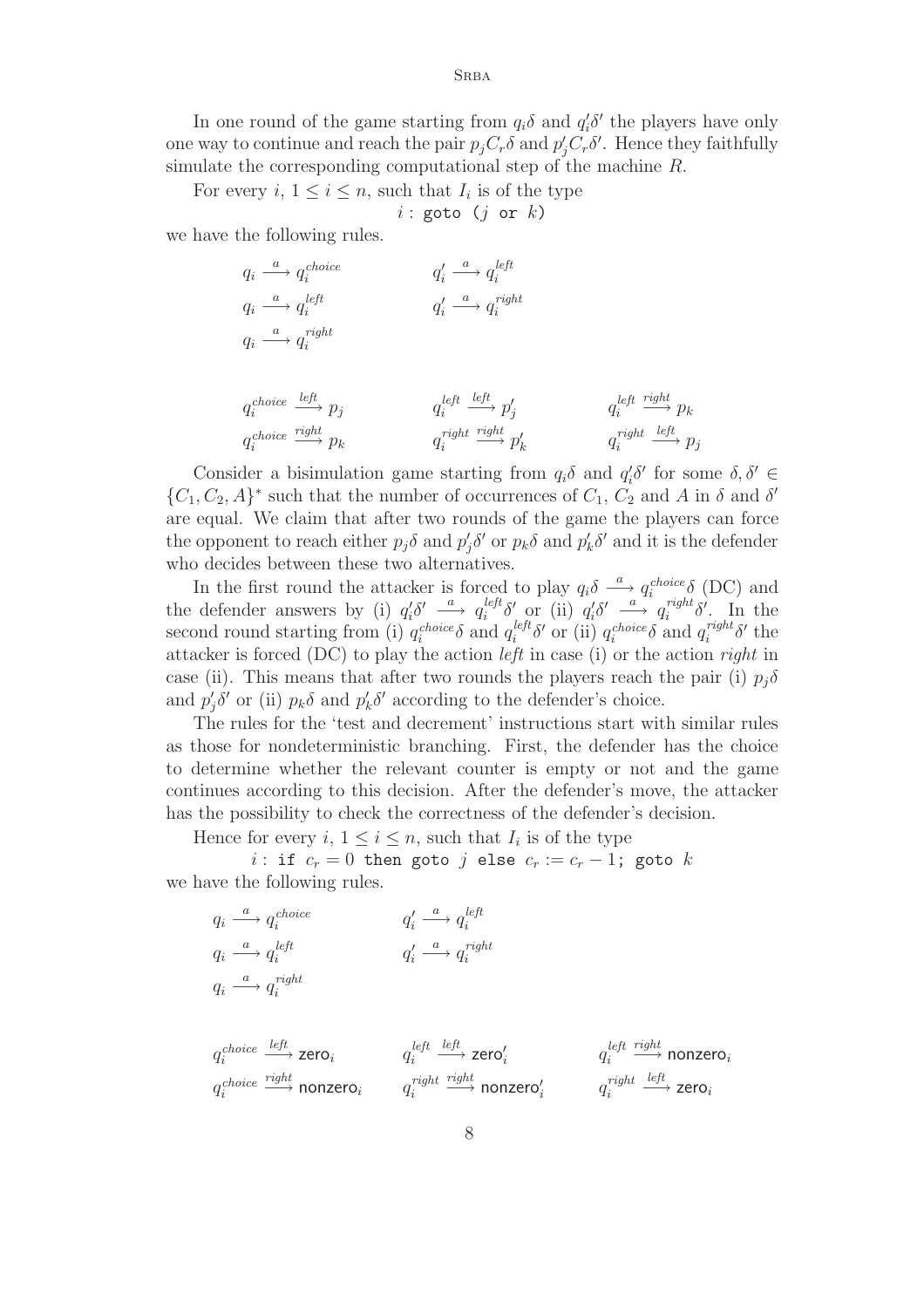**SRBA** 

 $\mathsf{zero}_i \xrightarrow{zero} p_j$  zero $'_i$ i  $\xrightarrow{zero} p'_j$ nonzero $_i$   $C_r$   $\stackrel{dec}{-}$  $\stackrel{dec}{\longrightarrow} p_k$  nonzero $_i'$   $C_r \stackrel{dec}{\longrightarrow} p_k'$ 

$$
\begin{array}{lll}\n\mathsf{zero}_{i} & \xrightarrow{check} z_{r} & \mathsf{zero}_{i}^{\prime} \xrightarrow{check} z_{r}^{\prime} \\
z_{r}C_{r} \xrightarrow{b} \mathsf{stop} & z_{r}^{\prime}C_{r} \xrightarrow{c} \mathsf{stop} \\
z_{r}C_{3-r} \xrightarrow{\tau} z_{r} & z_{r}A \xrightarrow{\tau} z_{r} & z_{r}^{\prime}C_{3-r} \xrightarrow{\tau} z_{r}^{\prime} & z_{r}^{\prime}A \xrightarrow{\tau} z_{r}^{\prime}\n\end{array}
$$

nonzero $_i \stackrel{check}{\longrightarrow}$  $\overrightarrow{m_r}$  nonzero $\frac{1}{i}$  $\stackrel{check}{\longrightarrow} n'_r$  $n_r \stackrel{b}{\longrightarrow}$  stop  $n_rC_r$  $\stackrel{c}{\longrightarrow}$  stop  $n'_r C_r \stackrel{b}{\longrightarrow}$  stop  $n'_r \stackrel{c}{\longrightarrow}$  stop

Consider a bisimulation game starting from  $q_i\delta$  and  $q'_i\delta'$  for some  $\delta, \delta' \in$  $\{C_1, C_2, A\}^*$  such that the number of occurrences of  $C_1$ ,  $C_2$  and A in  $\delta$  and  $\delta'$ are equal.

The same arguments as before apply to show that after two rounds of the game the players can force the opponent to reach the pair (i) zero<sub>i</sub>  $\delta$  and zero $'_i$   $\delta'$  or (ii) nonzero $_i$   $\delta$  and nonzero $'_i$   $\delta'$  according to the defender's choice.

The attacker can now verify the correctness of the defender's decision by playing the action check and thus forcing the defender to reach a pair of states starting with either (i)  $z_r$  and  $z'_r$  or (ii)  $n_r$  and  $n'_r$ . The following two lemmas show that in this case the attacker wins if and only if the defender cheated.

**Lemma 3.3** Let  $\delta, \delta' \in \{C_1, C_2, A\}^*$  and  $r \in \{1, 2\}$ . It holds that  $z_r \delta \approx z'_r \delta'$ if and only if  $0 = #_{C_r}(\delta) = #_{C_r}(\delta')$ . It is irrelevant whether the rules are interpreted as PPDA or PDA.

<span id="page-8-0"></span>**Proof.** Obvious. <u>□</u>

**Lemma 3.4** Let  $\delta, \delta' \in \{C_1, C_2, A\}^*$  and  $r \in \{1, 2\}$ . It holds (in the case of PPDA) that  $n_r \delta \approx n'_r \delta'$  if and only if  $1 \leq \#_{C_r}(\delta), \#_{C_r}(\delta')$ . It also holds (in the case of PDA) that  $n_r \delta \approx n'_r \delta'$  if and only if both  $\delta$  and  $\delta'$  begin with  $C_r$ .

#### **Proof.** Obvious. <u>□</u>

In order to finish the simulation of the 'test and decrement' instruction the players have only one continuation of the game from (i)  $\mathsf{zero}_i$   $\delta$  and  $\mathsf{zero}_i'$   $\delta'$  or (ii) nonzero<sub>i</sub>  $\delta$  and nonzero'<sub>i</sub>  $\delta'$ . In case (i) they perform the action zero and reach a new pair of states  $p_j \delta$  and  $p'_j \delta'$ . In case (ii) they perform the action dec and decrease the number of occurrences of  $C_r$  by one. After this they continue from the pair  $p_k \omega$  and  $p'_k \omega'$  such that  $C_r \omega = \delta$  and  $C_r \omega' = \delta'$ .

In order to conclude the proof recall that both players can force the opponent to faithfully simulate computational steps of the machine  $R$  and the defender has the choice in the case of nondeterministic branching. Moreover, whenever the instruction  $I_1$  is performed, the defender can generate enough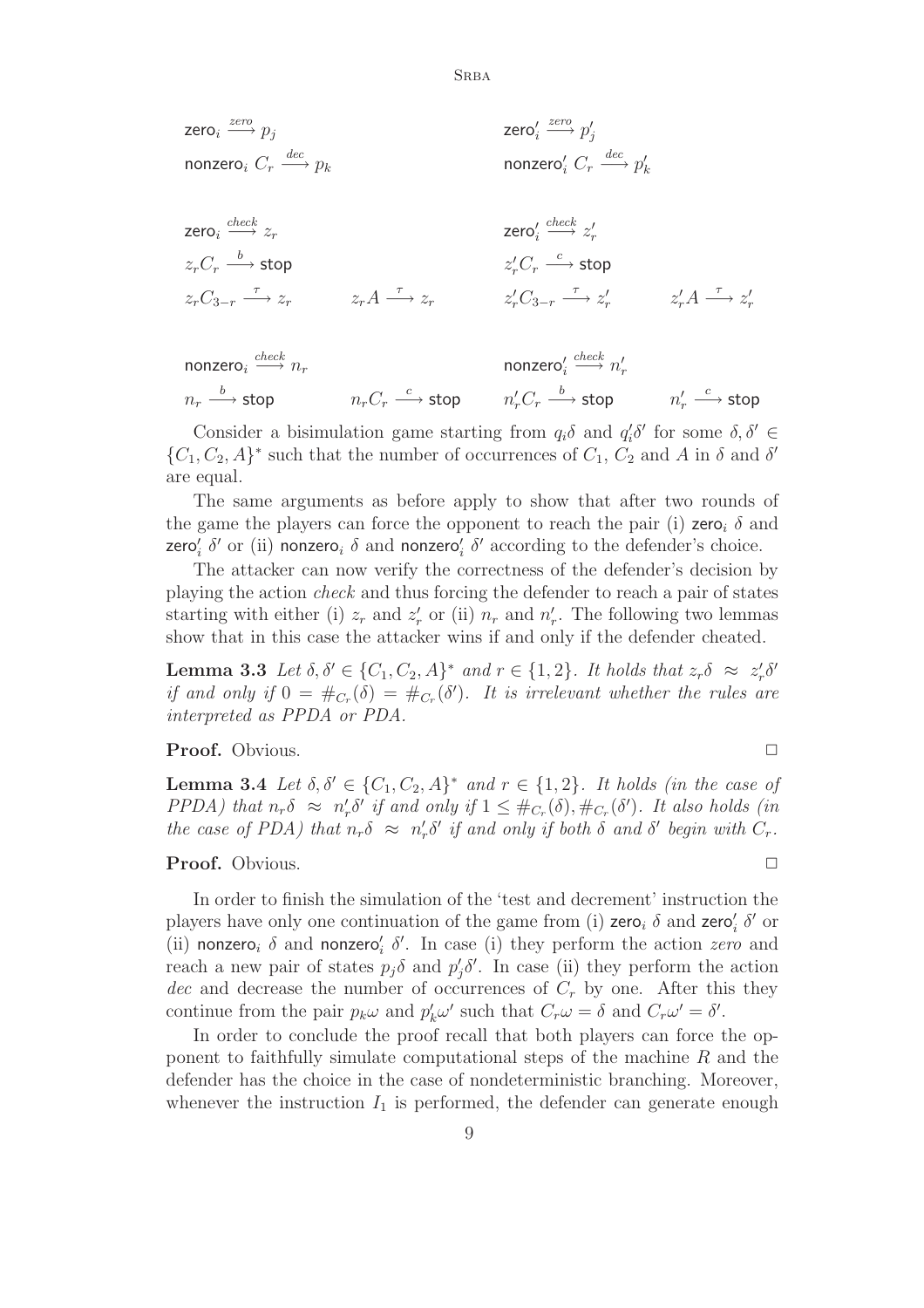of the symbols A to ensure that he does not lose before the instruction  $I_1$  is executed again.

If there is a computation of the machine R which visits  $I_1$  infinitely many times, the defender simulates such a computation in the bisimulation game and he wins (either because the attacker decides not to cooperate during the simulation, or because the game becomes infinite). On the other hand, if along every computational path the instruction  $I_1$  is executed only finitely many times, the attacker wins since the symbols A generated by the defender will be exhausted eventually.

Hence the answer to the given recurrence problem of nondeterministic Minsky machines is positive if and only if  $p_1 \approx p'_1$ .

# **Theorem 3.5** Weak bisimilarity checking of PPDA (and PN) is  $\Sigma_1^1$ -complete.

**Proof.** The hardness of the problem follows from the construction described above, and the containment of the problem for PN (and PPDA) in  $\Sigma_1^1$  was established in  $[5]$ .

# 3.3  $\Sigma_1^1$ -Comp[let](#page-12-4)eness of Weak Bisimilarity for PDA

We will now proceed by showing how to adapt the PPDA rules for the case of PDA. Obviously, all the PPDA rules defined above that do not remove any symbol from the stack can be used also for PDA. There are, however, three situations where a symbol is removed from the stack. First, there is the rule  $s_1A \stackrel{\tau}{\longrightarrow} s_1$  in the counting phase of the instruction  $I_1$ . Since it is sufficient that the rule removes only the occurrences of A added in the previous round (and hence on the top of the stack), no change is needed in this case. The second place where a symbol is removed is in the counting phase of the instructions  $I_2,\ldots,I_n$  and the third place are the rules for 'test and decrement' instructions in the case of nonzero value of the corresponding counter (recall that  $I_1$  is of the type 'increment' by Remark 3.1).

Fortunately, the outlined problems can be solved by one modification in the construction. The idea is that before each counting phase, the defender is allowed to rearrange the conten[t of](#page-3-0) the stacks (while preserving the number of occurrences of  $C_1$ ,  $C_2$  and  $A$ ) in such a way that the stacks are equal (in order to apply  $DC$ ) and the symbol  $A$  is on the top of them. If the execution phase continues by a 'test and decrement' instruction and the corresponding counter  $c_r$  is nonempty, the defender makes sure that the symbol  $C_r$  follows immediately after A.

This is formally described as follows. For all  $i, 1 \le i \le n$ , we remove the PPDA rules for the counting phase (i.e. the rules  $p_i A \stackrel{count}{\longrightarrow} q_i$ ,  $p'_i A \stackrel{count}{\longrightarrow} q'_i$ ,  $p_i \stackrel{check}{\longrightarrow}$  stop and  $p'_iA \stackrel{check}{\longrightarrow}$  stop) and replace them with the following rules where X ranges over the set  $\{C_1, C_2, A\}$ .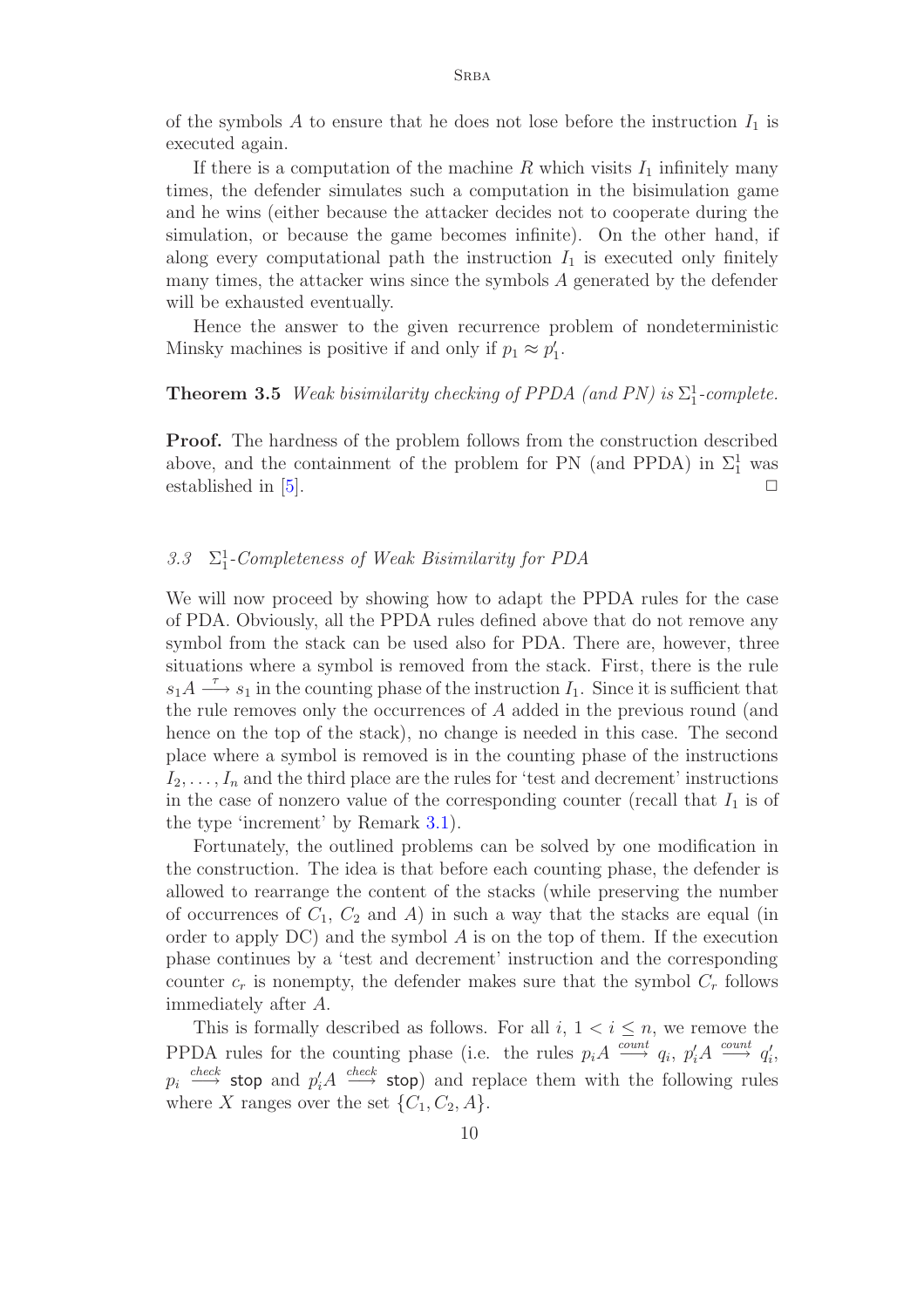$$
p_i \xrightarrow{a} r_i
$$
\n
$$
p_i \xrightarrow{a} t'_i
$$
\n
$$
p_i \xrightarrow{a} t'_i
$$
\n
$$
t'_i \xrightarrow{f} t'_i X
$$
\n
$$
t'_i \xrightarrow{f} t'_i X
$$
\n
$$
t'_i \xrightarrow{f} t'_i X
$$
\n
$$
t'_i \xrightarrow{f} t'_i X
$$
\n
$$
t'_i \xrightarrow{f} t'_i X
$$
\n
$$
t'_i \xrightarrow{f} t'_i X
$$
\n
$$
t'_i \xrightarrow{f} t'_i X
$$
\n
$$
t'_i \xrightarrow{f} t'_i X
$$
\n
$$
t'_i \xrightarrow{f} t'_i X
$$
\n
$$
t'_i \xrightarrow{f} t'_i X
$$
\n
$$
t'_i \xrightarrow{f} t'_i X
$$
\n
$$
t'_i \xrightarrow{f} t'_i X
$$
\n
$$
t'_i \xrightarrow{f} t'_i X
$$
\n
$$
t'_i \xrightarrow{f} t'_i X
$$
\n
$$
t'_i \xrightarrow{f} t'_i X
$$
\n
$$
t'_i \xrightarrow{f} t'_i X
$$
\n
$$
t'_i X \xrightarrow{f} t'_i X
$$
\n
$$
t'_i X \xrightarrow{f} t'_i X
$$
\n
$$
t'_i X \xrightarrow{f} t'_i X
$$
\n
$$
t'_i X \xrightarrow{f} t'_i X
$$
\n
$$
t'_i X \xrightarrow{f} t'_i X
$$
\n
$$
t'_i X \xrightarrow{f} t'_i X
$$
\n
$$
t'_i X \xrightarrow{f} t'_i X
$$
\n
$$
t'_i X \xrightarrow{f} t'_i X
$$
\n
$$
t'_i X \xrightarrow{f} t'_i X
$$
\n
$$
t'_i X \xrightarrow{f} t'_i X
$$
\n
$$
t'_i X \xrightarrow{f} t'_i X
$$
\n
$$
t'_i X \xrightarrow{f} t'_i X
$$
\n
$$
t'_i X \xrightarrow{f} t'_i X
$$
\n
$$
t'_i X \xrightarrow{f} t'_i X
$$
\

$$
u_i A \xrightarrow{count} q_i
$$
  
\n
$$
u_i \xrightarrow{b} \text{stop} \qquad u_i A \xrightarrow{c} \text{stop} \qquad u_i' A \xrightarrow{b} \text{stop} \qquad u_i' \xrightarrow{c} \text{stop}
$$

Consider a bisimulation game played from  $p_i \gamma$  and  $p'_i \gamma'$  such that  $\#_{C_1}(\gamma) =$  $\#_{C_1}(\gamma'), \#_{C_2}(\gamma) = \#_{C_2}(\gamma')$  and  $\#_A(\gamma) = \#_A(\gamma')$ . We claim that after two rounds of the game the players can force the opponent to reach a pair of states  $u_i\delta$  and  $u'_i\delta'$  such that  $\#_{C_1}(\delta) = \#_{C_1}(\delta') = \#_{C_1}(\gamma) = \#_{C_1}(\gamma'), \#_{C_2}(\delta) =$  $\#_{C_2}(\delta') = \#_{C_2}(\gamma) = \#_{C_2}(\gamma')$  and  $\#_A(\delta) = \#_A(\delta') = \#_A(\gamma) = \#_A(\gamma')$  and it is the defender who selects such  $\delta$  and  $\delta'$ .

In the first round starting from  $p_i \gamma$  and  $p'_i \gamma'$  the attacker is forced (DC) to play  $p_i \gamma \stackrel{a}{\longrightarrow} r_i \gamma$ . The defender answers by  $p'_i \gamma' \stackrel{a}{\Longrightarrow} r'_i \delta'$  (should the defender answer only by  $p'_i \gamma' \stackrel{a}{\Longrightarrow} t'_i \delta'$ , the attacker plays  $t'_i \delta' \stackrel{\tau}{\longrightarrow} r'_i \delta'$  and the defender can only respond by staying in  $r_i\gamma$ ).

The game continues by the second round from the states  $r_i\gamma$  and  $r'_i\delta'$ . (If  $\#_{C_1}(\gamma) \neq \#_{C_1}(\delta')$ , or  $\#_{C_2}(\gamma) \neq \#_{C_2}(\delta')$ , or  $\#_A(\gamma) \neq \#_A(\delta')$  the attacker plays the action *check* and wins from the states equal  $\gamma$  and equal  $\delta'$  because of Lemma 3.2.)

In the second round the attacker is forced (DC) to play  $r_i' \delta' \stackrel{a}{\longrightarrow} u_i' \delta'$  and the defender answers by  $r_i\gamma \stackrel{a}{\implies} u_i\delta$  (should the defender answer only by  $r_i \gamma \stackrel{a}{\Longrightarrow} s_i \delta$ [, th](#page-4-0)e attacker plays  $s_i \delta \stackrel{\tau}{\Longrightarrow} u_i \delta$  and the defender can only respond by staying in  $u'_i \delta'$ ).

Again, by performing the action check the attacker can validate that the number of occurrences of  $C_1$ ,  $C_2$  and A in  $\delta$  and  $\delta'$  are the same.

Hence after two rounds the players can force the opponent to reach the states  $u_i \delta$  and  $u'_i \delta'$  such that  $\#_{C_1}(\delta) = \#_{C_1}(\delta') = \#_{C_1}(\gamma) = \#_{C_1}(\gamma')$ ,  $\#_{C_2}(\delta) =$  $\#_{C_2}(\delta') = \#_{C_2}(\gamma) = \#_{C_2}(\gamma')$  and  $\#_A(\delta) = \#_A(\delta') = \#_A(\gamma) = \#_A(\gamma')$  and it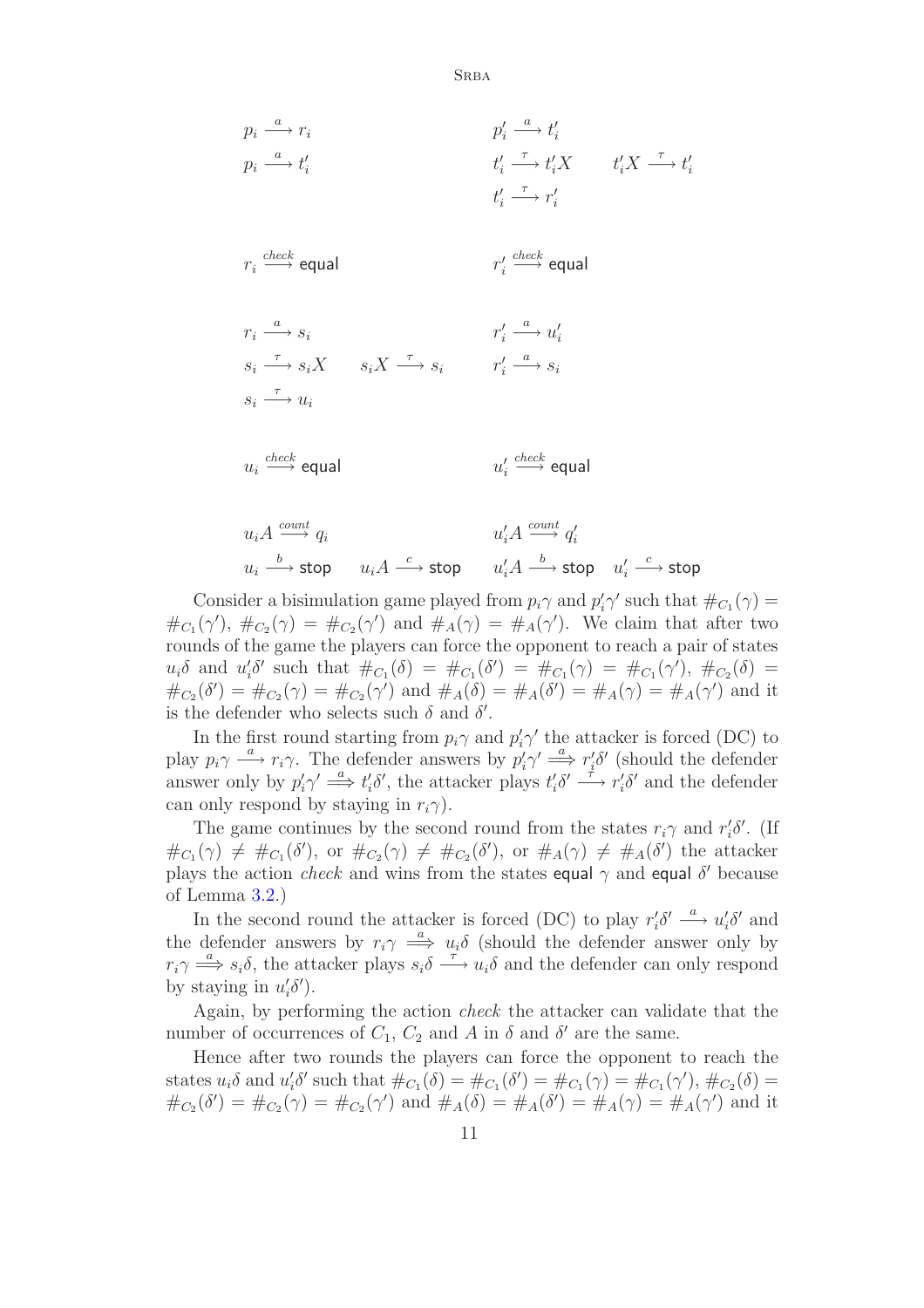was the defender who rearranged the stack contents. In particular the defender can ensure that the stacks are equal in order to apply DC.

This also means that the defender had the chance to place the symbol A on the top of the stacks  $\delta$  and  $\delta'$  and hence the game continues by performing the action count as in the case of PPDA. If the defender didn't place the symbol A on the top of both stacks or there were no A's in  $\gamma$  and  $\gamma'$ , it is easy to see that the attacker wins by performing either the action  $b$  or  $c$ .

Moreover, if the instruction  $I_i$  is of the type 'test and decrement' and the tested counter  $c_r$  is nonempty, the defender was forced to place the symbols  $C_r$  on both stacks as the second from the top so that the rewrite rules nonzero,  $C_r \stackrel{dec}{\longrightarrow} p_k$  and nonzero',  $C_r \stackrel{dec}{\longrightarrow} p'_k$  are applicable later on. If not then the defender loses because the attacker can use the rules nonzero,  $\stackrel{check}{\longrightarrow} n_r$  and nonzero $_i^\prime$  $\stackrel{check}{\longrightarrow} n'_r$  and he wins because of Lemma 3.4.

To sum up, after the presented modification, the arguments for the correctness of our reduction are valid also for PDA.

**Theorem 3.6** Weak bisimilarity checking of P[DA](#page-8-0) is  $\Sigma_1^1$ -complete.

**Proof.** The hardness of the problem was shown above, and the containment of the problem in  $\Sigma_1^1$  follows from [5].

**Remark 3.7** A general reduction from weak bisimilarity of PDA to weak bisimilarity of normed (from ever[y](#page-12-4) reachable configuration it is possible to empty the stack) PDA described in [14] implies that weak bisimilarity of normed PDA is also  $\Sigma_1^1$ -complete. A similar reduction works also for PPDA which are normed in the same sense as PDA.

### **4 Conclusion**

We have proved that weak bisimilarity problems for PDA and PPDA (and also for PN) are  $\Sigma_1^1$ -hard and hence  $\Sigma_1^1$ -completeness of the problems is established.

We believe that the ideas of the presented reductions will find their applications also in other classes of infinite-state systems. A particular challenge is to show high undecidability or even  $\Sigma_1^1$ -completeness of weak bisimilarity checking for process formalisms like PA-processes and one-counter processes. These problems are known to be undecidable [15,10] but their classification in the hierarchy of undecidable problems is open.

#### **Acknowledgment**

I would like to thank Moshe Vardi for drawin[g](#page-13-2) [m](#page-13-2)[y](#page-12-10) [at](#page-12-10)tention to the topic, Petr Jančar for many comments and suggestions, and the anonymous referees for their remarks.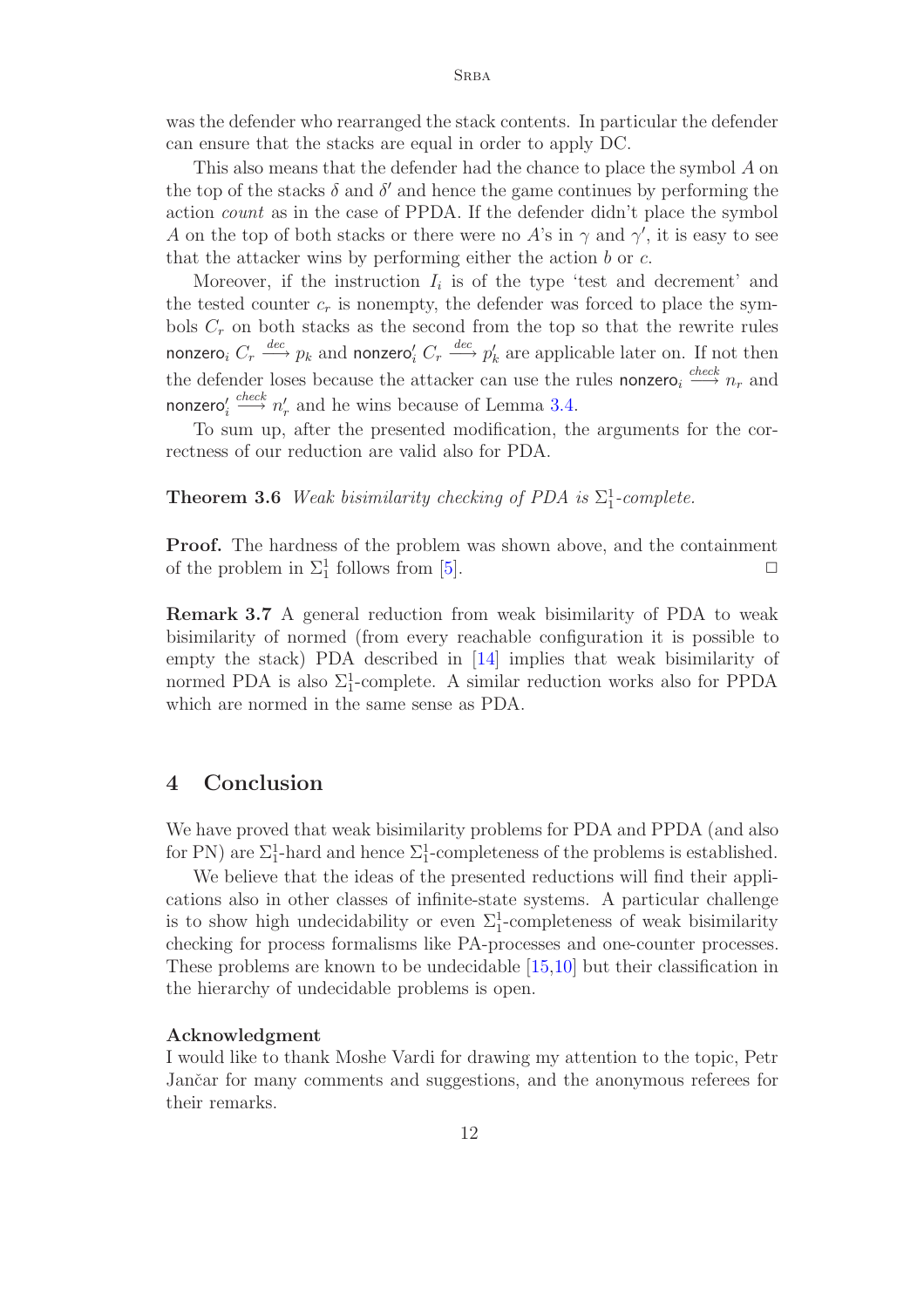### <span id="page-12-0"></span>**References**

- [1] Burkart, O., D. Caucal, F. Moller and B. Steffen, Verification on infinite structures, in: J. Bergstra, A. Ponse and S. Smolka, editors, Handbook of Process Algebra, Elsevier Science, 2001 pp. 545–623.
- <span id="page-12-9"></span>[2] Burkart, O., D. Caucal and B. Steffen, An elementary decision procedure for arbitrary context-free processes, in: Proceedings of the 20th International Symposium on Mathematical Foundations of Computer Science (MFCS'95), LNCS **969** (1995), pp. 423–433.
- [3] Harel, D., Effective transformations on infinite trees, with applications to high undecidability, dominoes, and fairness, Journal of the ACM (JACM) **33** (1986), pp. 224–248.
- <span id="page-12-8"></span>[4] Hüttel, H., Undecidable equivalences for basic parallel processes, in: Proceedings of the 2nd International Symposium on Theoretical Aspects of Computer Software (TACS'94), LNCS **789** (1994), pp. 454–464.
- <span id="page-12-4"></span>[5] Jančar, P., High undecidability of weak bisimilarity for Petri nets, in: Proceedings of Colloquium on Trees in Algebra and Programming (CAAP'95), LNCS **915** (1995), pp. 349–363.
- <span id="page-12-3"></span>[6] Janˇcar, P., Undecidability of bisimilarity for Petri nets and some related problems, Theoretical Computer Science **148** (1995), pp. 281–301.
- <span id="page-12-6"></span>[7] Jančar, P., Strong bisimilarity on basic parallel processes is PSPACE-complete, in: Proceedings of the 18th Annual IEEE Symposium on Logic in Computer Science (LICS'03), LNCS (2003), to appear.
- <span id="page-12-1"></span>[8] Kučera, A. and P. Jančar, *Equivalence-checking with infinite-state systems:* Techniques and results, in: Proceedings of the 29th Annual Conference on Current Trends in Theory and Practice of Informatics (SOFSEM'02), LNCS **2540** (2002), pp. 41–73.
- <span id="page-12-5"></span>[9] Mayr, R., Process rewrite systems, Information and Computation **156(1)** (2000), pp. 264–286.
- <span id="page-12-10"></span>[10] Mayr, R., Undecidability of weak bisimulation equivalence for 1-counter processes, in: Proceedings of the 30th International Colloquium on Automata, Languages, and Programming (ICALP'03), LNCS **2719** (2003), pp. 570–583.
- [11] Sénizergues, G., Decidability of bisimulation equivalence for equational graphs of finite out-degree, in: Proceedings of the 39th Annual Symposium on Foundations of Computer Science(FOCS'98) (1998), pp. 120–129.
- <span id="page-12-2"></span>[12] Srba, J., Roadmap of infinite results, Bulletin of the European Association for Theoretical Computer Science (Columns: Concurrency) **78** (2002), pp. 163–175, updated online version: http://www.brics.dk/∼srba/roadmap.
- <span id="page-12-7"></span>[13] Srba, J., Strong bisimilarity and regularity of basic parallel processes is PSPACE-hard, in: Proceedings of the 19th International Symposium on